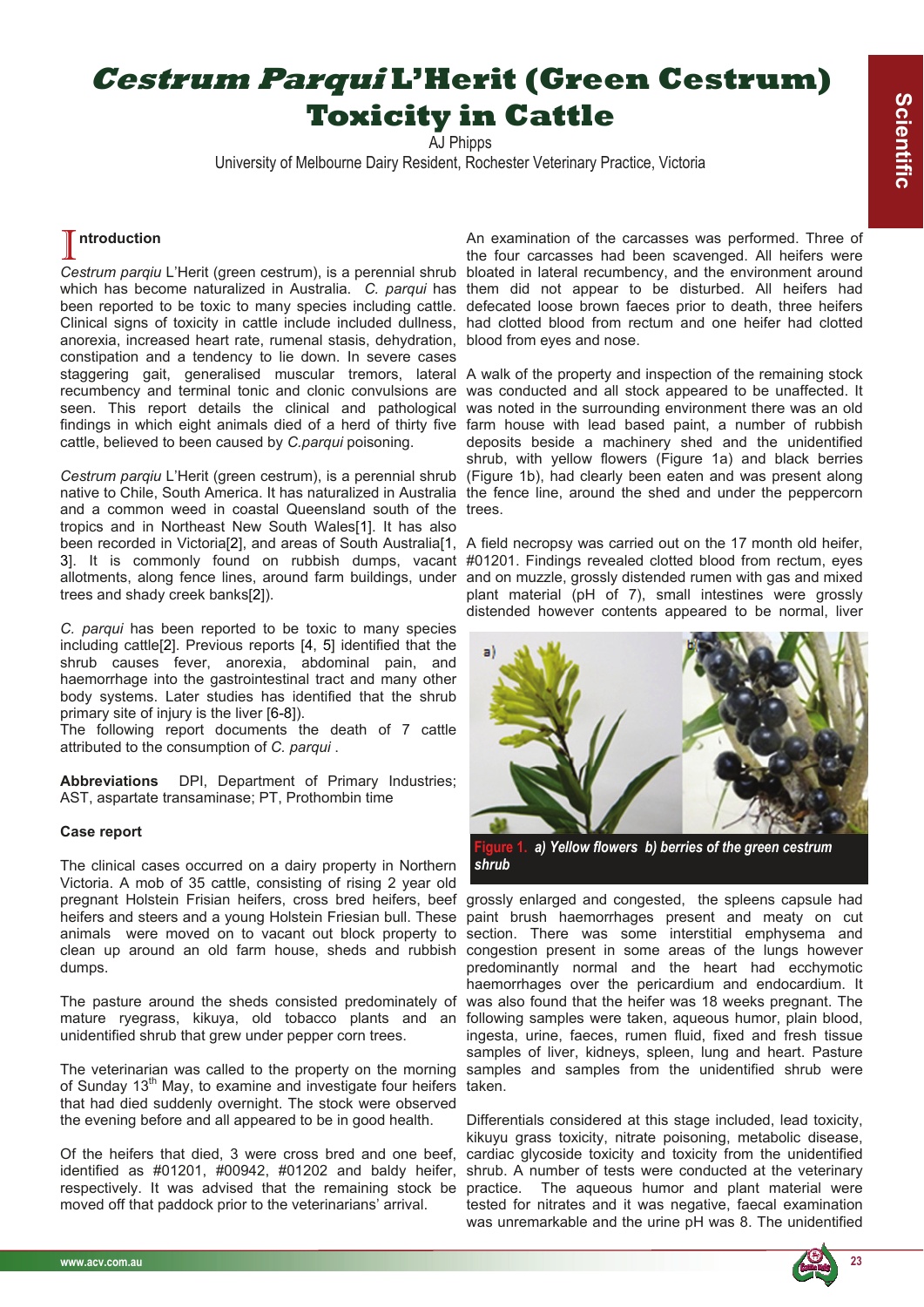(DPI).

Later that morning the farmer sought further veterinary consultation for a cross bred heifer # 1563, which was down and showing clinical signs of dypsnoea. On examination the **Discussion**  heifer was in lateral recumbency,

respiratory rate was elevated with harsh lung sounds, stems growing from the base, leaves are yellow with a green elevated heart rate (160 beats per minute) and the tinge spearhead shaped that alternate on the stem. The temperature was 38.4 degrees Celsius. The heifer then flowers are yellow, tubular and usually are in clusters. The begun to paddle, appeared to be hyperaesthetic and fruits of the shrub are shiny purple to black, egg-shaped demonstrated an expiratory grunt. Administration of the fleshy berries [1, 2, 9]. The flowering and fruit seasons are in following treatments was performed, 200g of activated summer and autumn. charcoal orally via a stomach tube, 500mls of 4 in 1 intravenously (24.5g/L calcium borogluconate, 4.7g/L C.parqui contains parquin and carboxyparquin, which both magnesium, 12.1g/L hypophosphite, 181.5g glucose) and are diterpenoid (kaurene) glycosides. All part of the plant 1250mg of vitamin B1 intravenously. The heifer then displayed tonic and clonic convulsions, opistotonous and died several minutes later. The remaining cattle were yarded and all but 3 were drenched orally with approximately 200 grams of activated charcoal made into a mixture. One beef heifer went down on the track with cyanobacteria [9, 10, 12]. *C. parqui* plants are considered respiratory difficulties, muscle tremors and then became unpalatable, however hungry cattle will consume the plant, very aggressive.

Over the next 72 hours the farmer reported animals that in Australia[9]. appeared dull, anorexic and several having a staggering gait. During this time another 2 Friesian heifers and 1 beef McLennan *et al* experimentally demonstrated *C. parqui* steer died. Five days after the initial incident the farmer reported that no more further deaths had occurred and the weight) of fresh plant developed mild signs initially within 24 remaining cattle appear to be healthy and showing no hours. These clinical signs included dullness, anorexia, clinical signs. A total of 8 cattle died from the original 35. increased heart rate, rumenal stasis, dehydration, The estimated cost to the producer was \$12,500.

Laboratory results revealed that the kidney tissue lead levels were <10 µmol/kg wet weight, considered within the normal reference values of the laboratory, and bacterial cultures of blood, liver and lungs were unremarkable. Histopathology was performed on liver, spleen, heart, lung and kidney. The histopathology results revealed marked and uniform pooling of blood in periacinar areas accompanying bridging necrosis of periacinar hepatocytes (Figure 2), apoptotic changes were present in many leukocytes in the spleen, subepicardial haemorrhages and unremarkable changes present on the lung and kidney samples.



**Figure 2.** *Heifer #01201. Liver showing necrosis and loss of periacinar (centrolobular) hepatocytes and pooling of blood into these areas (H & E, x 40).*

shrub was later identified as *cestrum parqui* (green cestrum) The diagnosis that was made was acute hepatic failure due by T. Lonsdale of the Department of Primary Industries to severe hepatic necrosis consistent with green cestrum poisoning. The haemorrhaging from the gastrointestinal tract was attributed to depletion of clotting factors in acute hepatic failure, by the veterinary pathologist.

*Cestrum parqui* is an upright woody shrub with few to many

contain these toxins[9, 10]. The primary lesion in poisoned cattle is severe periacinar coagulation necrosis of cattle is severe periacinar coagulation necrosis of<br>hepatocytes [6, 8, 11]. There are other plant species that produce similar lesions and those genera include Trema, Xanthium, Myoporum and Hetia as well as poisoning from generally when feed is scant, such as in a drought. Poisoning cases have occurred during all months of the year

toxicity in cattle. One animal dosed orally with 30g (wet constipation and a tendency to lie down. However this animal died 26 hours after the onset of mild clinical signs. With the last 3 hours before death the animal displayed a staggering gait, generalised muscular tremors, lateral recumbency and terminal tonic and clonic convulsions[8]. The latter clinical signs are consistent with the cross bred heifer # 1563 that died when receiving veterinary attention.

In the same experiment McLennan *et al* also orally dosed two other animals with 11 and 17 g of plant / kg body weight. These animals also showed signs of dullness, anorexia, increased heart rate, rumenal stasis, dehydration, constipation, normal body temperatures and a tendency to lie down. However these animals recovered within 28 hours [8]. In this outbreak the farmer did report other affected animals displaying signs of dullness, anorexia and a staggering gait, of which 2 animals died.

The clinical signs that were observed in this outbreak were consistent with those poisoning by Lavers, Lopez and McLennan *et al*. However as mentioned previously the body temperature of the heifer that died remained normal, which was observed by McLennan *et al*. However Lavers described that the body temperature was increased in the animals affected and Lopez described the body temperature to be sub-normal.

Lopez et al also reported that a dose of 29 g of fresh plant / kg was capable of causing death and that central nervous irritation was a pronounced feature. However the beef heifer that went down on the track displaying signs of respiratory difficulties, muscle tremors and aggression made a full recovery.

McLennan *et al* describe plasma biochemical and hematological changes in the animals that survived and the